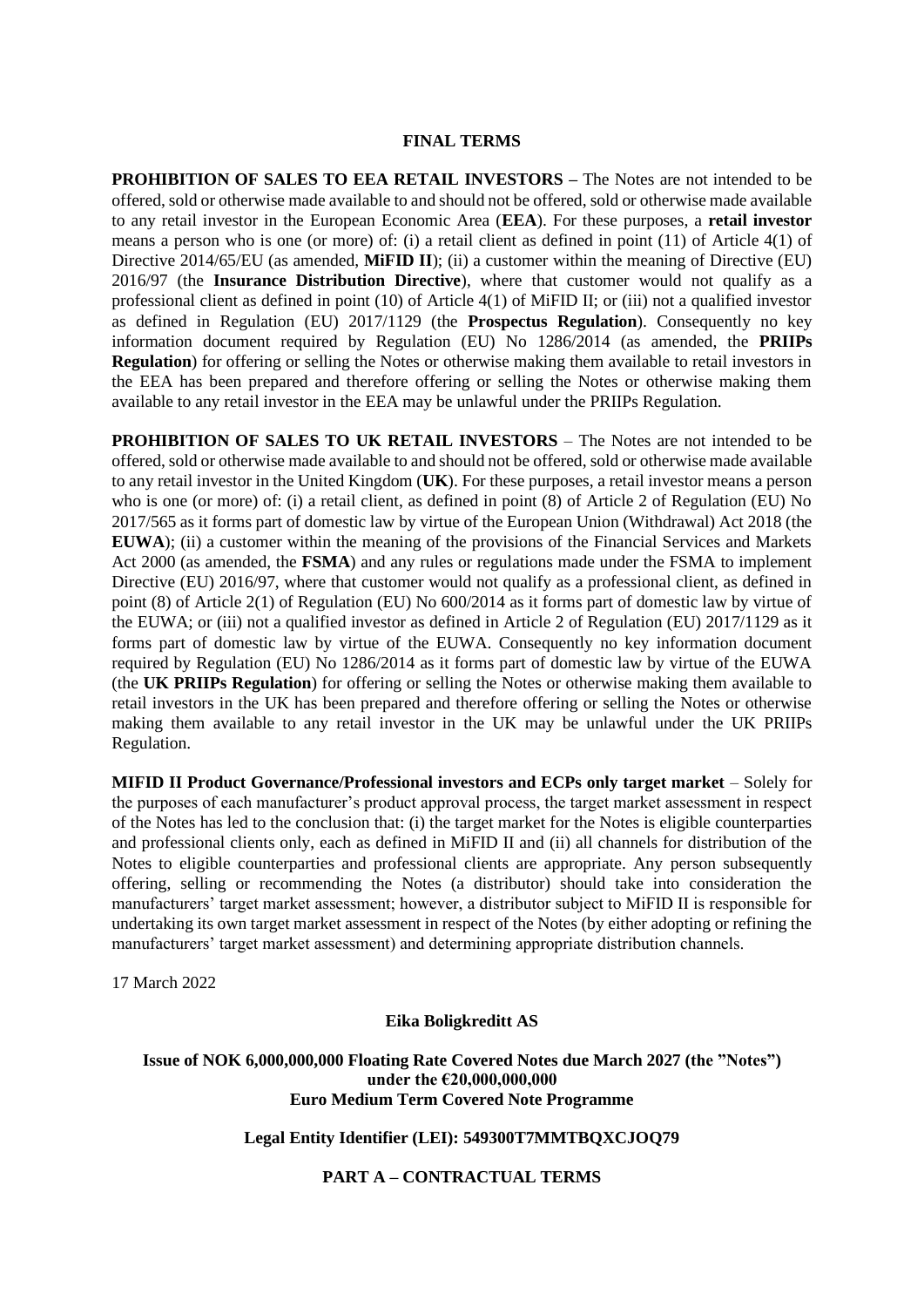Terms used herein shall be deemed to be defined as such for the purposes of the Terms and Conditions of the VPS Notes set forth in the Offering Circular dated 14 October 2021 which constitutes a base prospectus for the purposes of the Prospectus Regulation (the **Offering Circular**). This document constitutes the Final Terms of the Notes described herein for the purposes of the Prospectus Regulation and must be read in conjunction with the Offering Circular in order to obtain all the relevant information. The Offering Circular has been published on the website of Euronext Dublin at https://live.euronext.com/.

| 1.  | Issuer:                |                                                                                                                               | Eika Boligkreditt AS                                                                                                     |  |
|-----|------------------------|-------------------------------------------------------------------------------------------------------------------------------|--------------------------------------------------------------------------------------------------------------------------|--|
| 2.  | (a)                    | Series Number:                                                                                                                | 68                                                                                                                       |  |
|     | (b)                    | Tranche Number:                                                                                                               | $\mathbf{1}$                                                                                                             |  |
|     | (c)                    | Date on which the Notes will be<br>consolidated and form a single<br>Series:                                                  | Not Applicable                                                                                                           |  |
| 3.  |                        | Specified Currency or Currencies:                                                                                             | Norwegian Kroner ("NOK")                                                                                                 |  |
| 4.  |                        | <b>Aggregate Nominal Amount:</b>                                                                                              |                                                                                                                          |  |
|     | (a)                    | Series:                                                                                                                       | NOK 6,000,000,000                                                                                                        |  |
|     | (b)                    | Tranche:                                                                                                                      | NOK 6,000,000,000                                                                                                        |  |
| 5.  |                        | <b>Issue Price:</b>                                                                                                           | 100.000 per cent. of the Aggregate Nominal<br>Amount                                                                     |  |
| 6.  | (a)                    | <b>Specified Denominations:</b>                                                                                               | NOK 2,000,000                                                                                                            |  |
|     | (b)                    | Calculation<br>Amount:<br>(in<br>calculation<br>relation<br>to<br>$\sigma f$<br>interest in global form<br>see<br>Conditions) | NOK 2,000,000                                                                                                            |  |
| 7.  | (a)                    | <b>Issue Date:</b>                                                                                                            | 22 March 2022                                                                                                            |  |
|     | (b)                    | <b>Interest Commencement Date:</b>                                                                                            | <b>Issue Date</b>                                                                                                        |  |
| 8.  |                        | <b>Maturity Date:</b>                                                                                                         | Interest Payment Date falling in or nearest to<br>March 2027                                                             |  |
| 9.  |                        | (a) Extended Final Maturity:                                                                                                  | Applicable                                                                                                               |  |
|     | (b)                    | <b>Extended Final Maturity Date:</b>                                                                                          | Interest Payment Date falling in or nearest to<br>March 2028                                                             |  |
| 10. | <b>Interest Basis:</b> |                                                                                                                               | In respect of the period from (and including) the<br>Interest Commencement Date to (but excluding)<br>the Maturity Date: |  |
|     |                        |                                                                                                                               | 3 month NIBOR $+$ 0.42 per cent. Floating Rate                                                                           |  |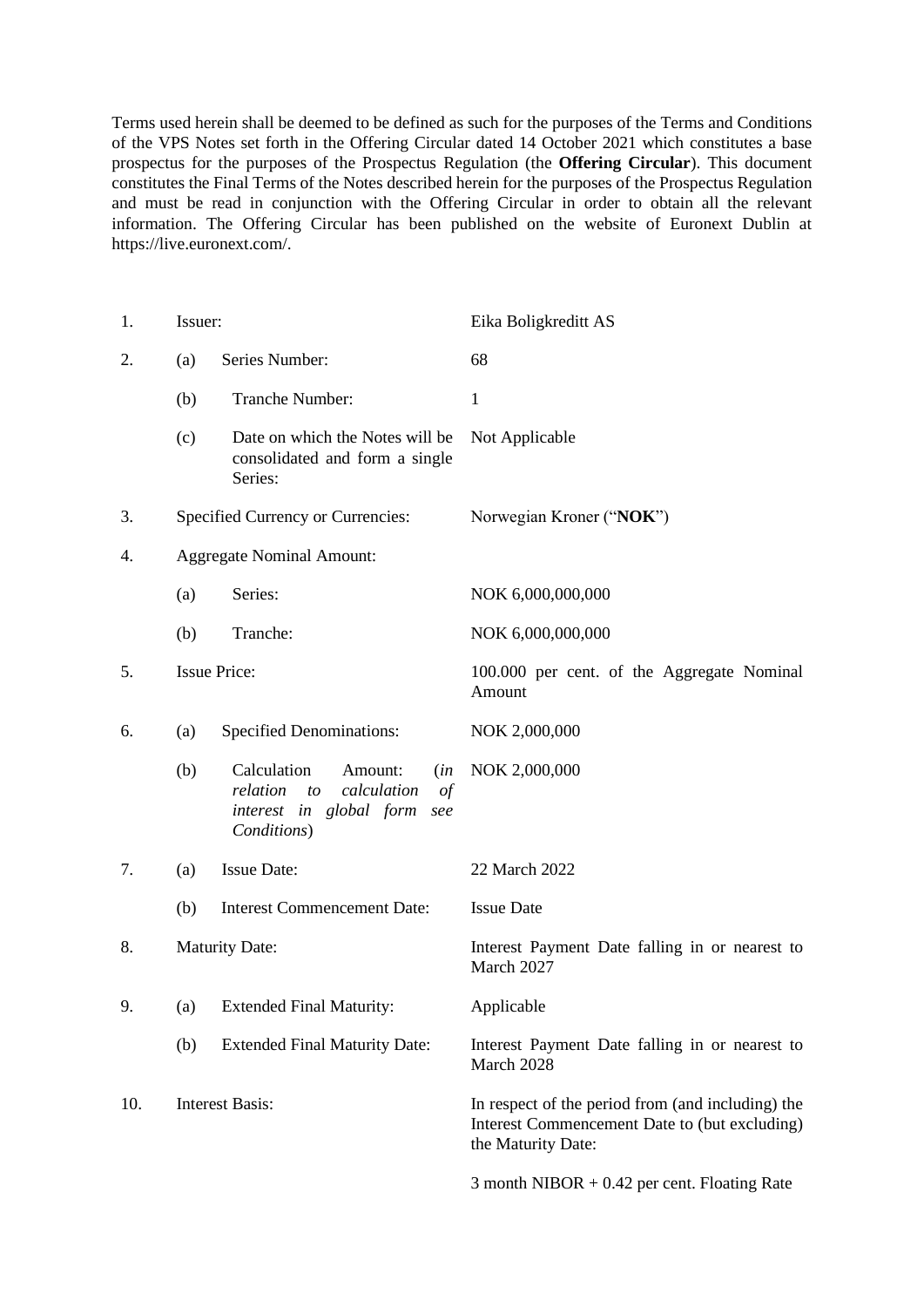|     |                                                                       | (see paragraph 16 below)                                                                                                                                                                     |
|-----|-----------------------------------------------------------------------|----------------------------------------------------------------------------------------------------------------------------------------------------------------------------------------------|
|     |                                                                       | In respect of the period from (and including) the<br>Maturity Date to (but excluding) the Extended<br>Final Maturity Date (if applicable):<br>3 month NIBOR $+ 0.42$ per cent. Floating Rate |
|     |                                                                       | (see paragraph 17 below)                                                                                                                                                                     |
| 11. | <b>Redemption/Payment Basis:</b>                                      | Subject to any purchase and cancellation or early<br>redemption, the Notes will be redeemed on the<br>Maturity Date at 100 per cent. of their nominal<br>amount                              |
| 12. | Change of Interest Basis:                                             | Not Applicable                                                                                                                                                                               |
| 13. | Put/Call Options:                                                     | Not Applicable                                                                                                                                                                               |
| 14. | Date Board approval for issuance of Not Applicable<br>Notes obtained: |                                                                                                                                                                                              |

### **PROVISIONS RELATING TO INTEREST (IF ANY) PAYABLE**

| 15.                                                                                        |                                                                                                                                                                                       | <b>Fixed Rate Note Provisions:</b>                                 | Not Applicable                                                                                                                                                                                                                                                                   |  |
|--------------------------------------------------------------------------------------------|---------------------------------------------------------------------------------------------------------------------------------------------------------------------------------------|--------------------------------------------------------------------|----------------------------------------------------------------------------------------------------------------------------------------------------------------------------------------------------------------------------------------------------------------------------------|--|
| 16.                                                                                        |                                                                                                                                                                                       | Floating Rate Notes Provisions:                                    | Applicable                                                                                                                                                                                                                                                                       |  |
|                                                                                            | (a)                                                                                                                                                                                   | Specified<br>Period(s)/Specified<br><b>Interest Payment Dates:</b> | 22 March, 22 June, 22 September and 22<br>December in each year, from and including 22<br>June 2022 up to and including the Maturity Date,<br>subject to adjustment in accordance with the<br><b>Business</b><br>Day<br>Convention<br>set<br>out<br>in<br>subparagraph (b) below |  |
|                                                                                            | (b)                                                                                                                                                                                   | <b>Business Day Convention:</b>                                    | Modified Following Business Day Convention                                                                                                                                                                                                                                       |  |
|                                                                                            | (c)                                                                                                                                                                                   | <b>Additional Business Centre(s):</b>                              | Not Applicable                                                                                                                                                                                                                                                                   |  |
| Manner in which the Rate of<br>(d)<br>Interest and Interest Amount is<br>to be determined: |                                                                                                                                                                                       |                                                                    | <b>Screen Rate Determination</b>                                                                                                                                                                                                                                                 |  |
|                                                                                            | (e)<br>Party responsible for calculating<br>the Rate of Interest and Interest<br>Amount (if not the Agent):<br><b>Screen Rate Determination:</b><br>(f)<br><b>Calculation Method:</b> |                                                                    | <b>VPS</b> Agent                                                                                                                                                                                                                                                                 |  |
|                                                                                            |                                                                                                                                                                                       |                                                                    | Applicable                                                                                                                                                                                                                                                                       |  |
|                                                                                            |                                                                                                                                                                                       |                                                                    | Not Applicable                                                                                                                                                                                                                                                                   |  |
|                                                                                            |                                                                                                                                                                                       | <b>Reference Rate:</b>                                             | 3 month NIBOR                                                                                                                                                                                                                                                                    |  |
| Interest Determination<br>$\bullet$<br>Date(s):                                            |                                                                                                                                                                                       |                                                                    | Second Oslo business day prior to the start of<br>each Interest Period                                                                                                                                                                                                           |  |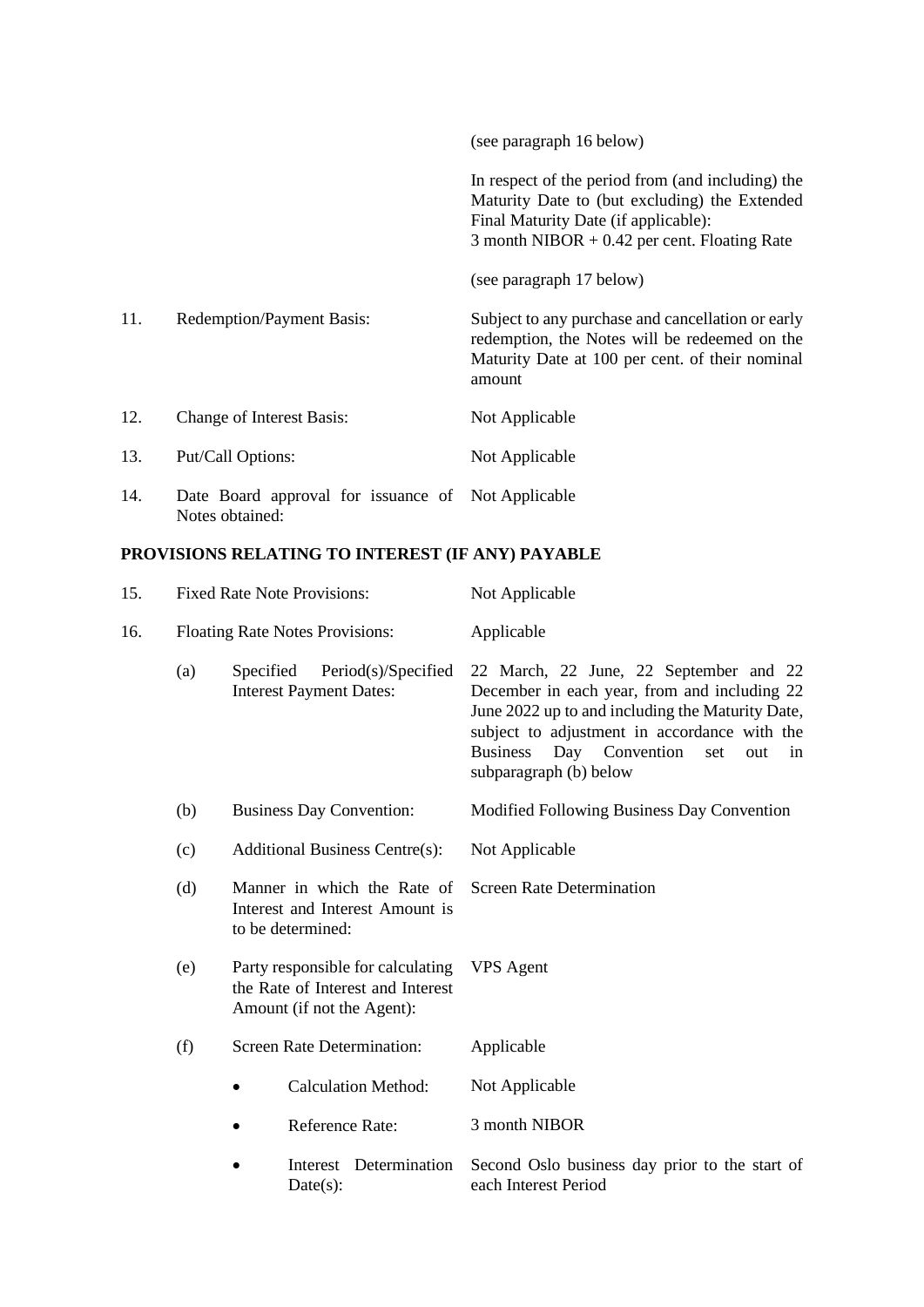|     |                                                                            |            | Relevant Screen Page:                                                                                                         | Reuters Screen OIBOR page                                                                                                                                                             |  |
|-----|----------------------------------------------------------------------------|------------|-------------------------------------------------------------------------------------------------------------------------------|---------------------------------------------------------------------------------------------------------------------------------------------------------------------------------------|--|
|     |                                                                            |            | <b>Index Determination:</b>                                                                                                   | Not Applicable                                                                                                                                                                        |  |
|     |                                                                            |            | <b>Observation Method:</b>                                                                                                    | Not Applicable                                                                                                                                                                        |  |
|     |                                                                            |            | Lag Look-back Period:                                                                                                         | Not Applicable                                                                                                                                                                        |  |
|     |                                                                            |            | Observation<br>Shift<br>Period:                                                                                               | Not Applicable                                                                                                                                                                        |  |
|     | (g)                                                                        |            | Reference Rate Replacement:                                                                                                   | Applicable                                                                                                                                                                            |  |
|     | (h)                                                                        |            | ISDA Determination:                                                                                                           | Not Applicable                                                                                                                                                                        |  |
|     | (i)                                                                        |            | Linear Interpolation:                                                                                                         | Not Applicable                                                                                                                                                                        |  |
|     | (j)                                                                        | Margin(s): |                                                                                                                               | $+0.42$ per cent. per annum                                                                                                                                                           |  |
|     | (k)                                                                        |            | Minimum Rate of Interest:                                                                                                     | 0.00 per cent. per annum                                                                                                                                                              |  |
|     | (1)                                                                        |            | Maximum Rate of Interest:                                                                                                     | Not Applicable                                                                                                                                                                        |  |
|     | (m)                                                                        |            | Day Count Fraction:                                                                                                           | Actual/360                                                                                                                                                                            |  |
| 17. | <b>Extended Maturity Interest Provisions:</b><br><b>Fixed Rate:</b><br>(a) |            |                                                                                                                               | Applicable from (and including) the Maturity<br>Date to (but excluding) the Extended Final<br>Maturity Date (if applicable)                                                           |  |
|     |                                                                            |            |                                                                                                                               | Not Applicable                                                                                                                                                                        |  |
|     | (b)                                                                        |            | <b>Floating Rate:</b>                                                                                                         | Applicable                                                                                                                                                                            |  |
|     |                                                                            | (i)        | Specified<br>Period(s)/Specified<br><b>Interest Payment Dates:</b>                                                            | 22 June 2027, 22 September 2027, 22 December<br>2027 and 22 March 2028, subject to adjustment<br>in accordance with the Business Day Convention<br>set out in subparagraph (ii) below |  |
|     |                                                                            | (ii)       | <b>Business</b><br>Day<br>Convention:                                                                                         | Modified Following Business Day Convention                                                                                                                                            |  |
|     |                                                                            | (iii)      | Additional<br><b>Business</b><br>Centre(s):                                                                                   | Not Applicable                                                                                                                                                                        |  |
|     |                                                                            | (iv)       | Manner in which the<br>Rate of Interest and<br>Interest Amount is to be<br>determined:                                        | <b>Screen Rate Determination</b>                                                                                                                                                      |  |
|     |                                                                            | (v)        | Party responsible for VPS Agent<br>calculating the Rate of<br>Interest<br>and<br>Interest<br>Amount<br>(if not the<br>Agent): |                                                                                                                                                                                       |  |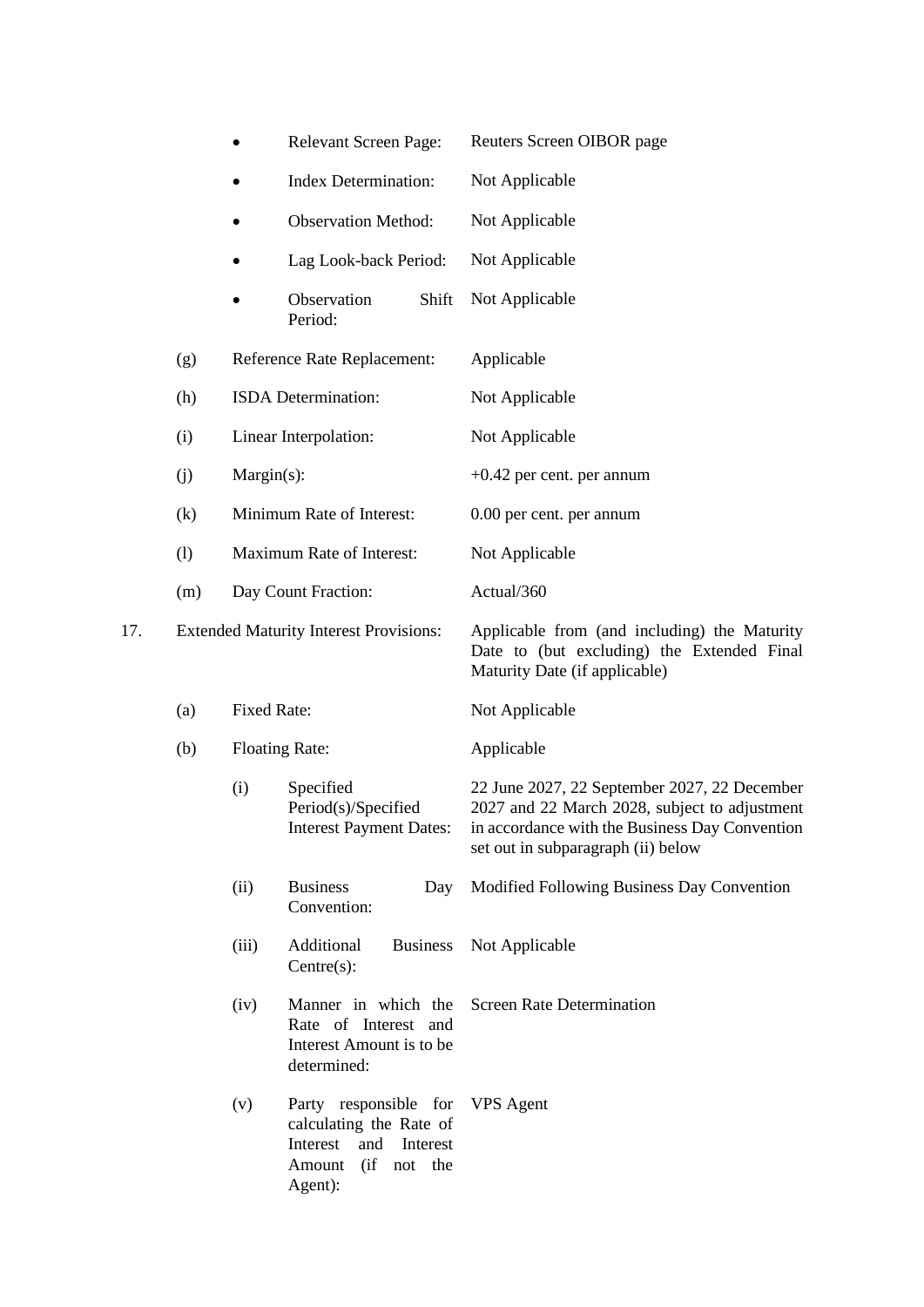|     |                                                                          | (vi)                         | Screen         | Determination:                        | Rate | Applicable                                                             |
|-----|--------------------------------------------------------------------------|------------------------------|----------------|---------------------------------------|------|------------------------------------------------------------------------|
|     |                                                                          |                              |                | Calculation<br>Method:                |      | Not Applicable                                                         |
|     |                                                                          |                              |                | Reference Rate:                       |      | 3 month NIBOR                                                          |
|     |                                                                          |                              |                | Interest<br>Determination<br>Date(s): |      | Second Oslo business day prior to the start of<br>each Interest Period |
|     |                                                                          |                              |                | Relevant<br>Screen Page:              |      | Reuters Screen OIBOR page                                              |
|     |                                                                          |                              |                | Index<br>Determination:               |      | Not Applicable                                                         |
|     |                                                                          |                              |                | Observation<br>Method:                |      | Not Applicable                                                         |
|     |                                                                          |                              |                | Period:                               |      | Lag Look-back Not Applicable                                           |
|     |                                                                          |                              |                | Observation<br>Shift Period:          |      | Not Applicable                                                         |
|     | (vii)<br>Reference Rate<br>Replacement:<br>(viii)<br>ISDA Determination: |                              |                | Applicable                            |      |                                                                        |
|     |                                                                          |                              | Not Applicable |                                       |      |                                                                        |
|     |                                                                          | (ix)                         |                | Margin(s):                            |      | $+0.42$ per cent. per annum                                            |
|     |                                                                          | (x)                          | Interest:      | Minimum Rate of                       |      | 0.00 per cent. per annum                                               |
|     |                                                                          | (xi)                         | Interest:      | Maximum Rate of                       |      | Not Applicable                                                         |
|     |                                                                          | (xii)                        |                | Day Count Fraction:                   |      | Actual/360                                                             |
| 18. |                                                                          | Zero Coupon Note Provisions: |                |                                       |      | Not Applicable                                                         |

## **PROVISIONS RELATING TO REDEMPTION**

| 19. | Issuer Call:             | Not Applicable                       |
|-----|--------------------------|--------------------------------------|
| 20. | Investor Put:            | Not Applicable                       |
| 21. | Final Redemption Amount: | NOK 2,000,000 per Calculation Amount |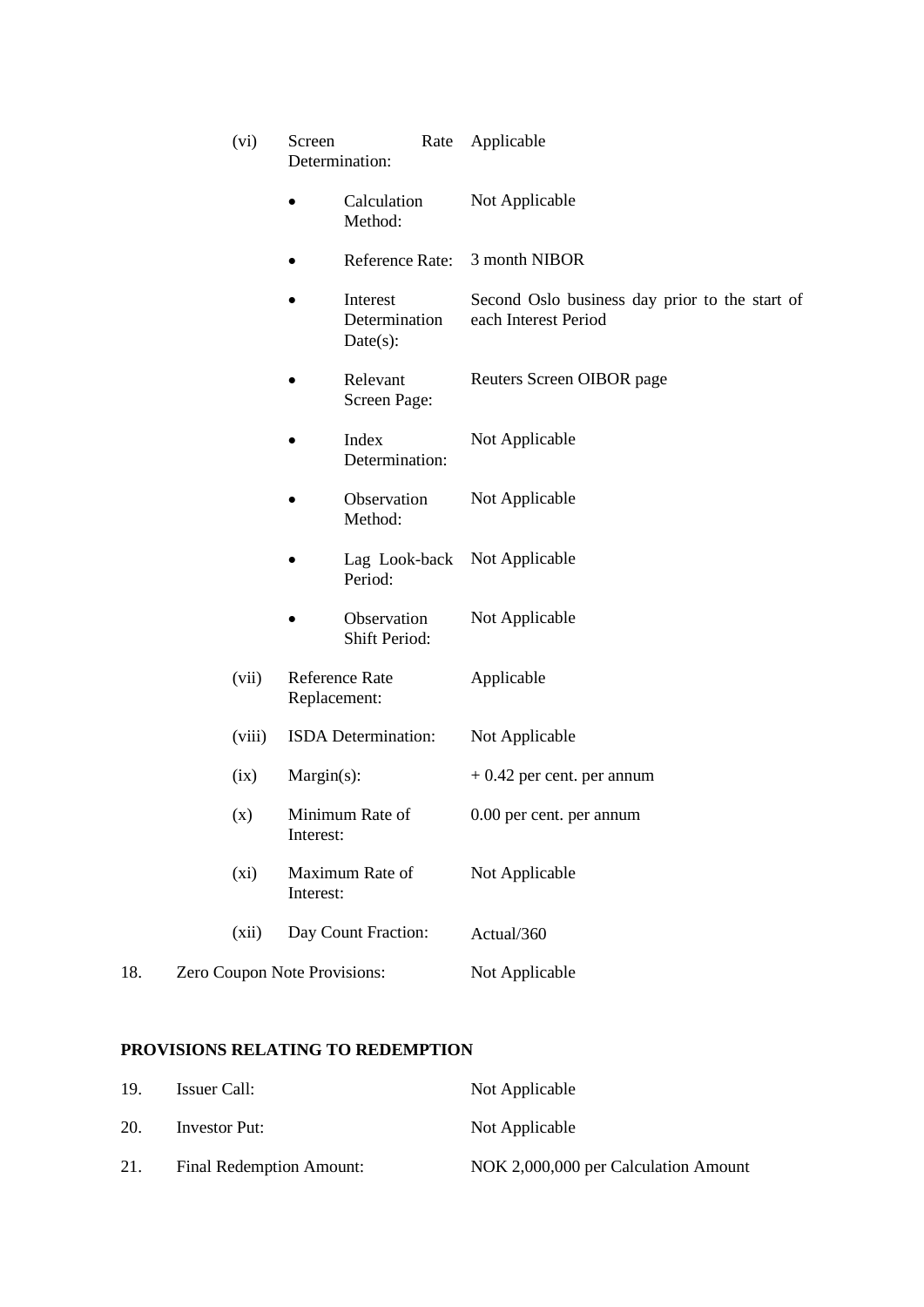#### **GENERAL PROVISIONS APPLICABLE TO THE NOTES**

| 22. | Form of Notes: |                                 |                  |  |  |  |  |
|-----|----------------|---------------------------------|------------------|--|--|--|--|
|     | (a)            | Form:                           | <b>VPS</b> Notes |  |  |  |  |
|     | (b)            | New Global Note:                | N <sub>0</sub>   |  |  |  |  |
| 23. |                | Additional Financial Centre(s): | Not Applicable   |  |  |  |  |

#### **THIRD PARTY INFORMATION**

The description of the rating in paragraph 2 of Part B of these Final Terms has been extracted from the website of Moody's (as defined below). The Issuer confirms that such information has been accurately reproduced and that, so far as it is aware, and is able to ascertain from information published by Moody's, no facts have been omitted which would render the reproduced information inaccurate or misleading

Signed on behalf of Eika Boligkreditt AS:

By: ....................................................................... *Duly authorised*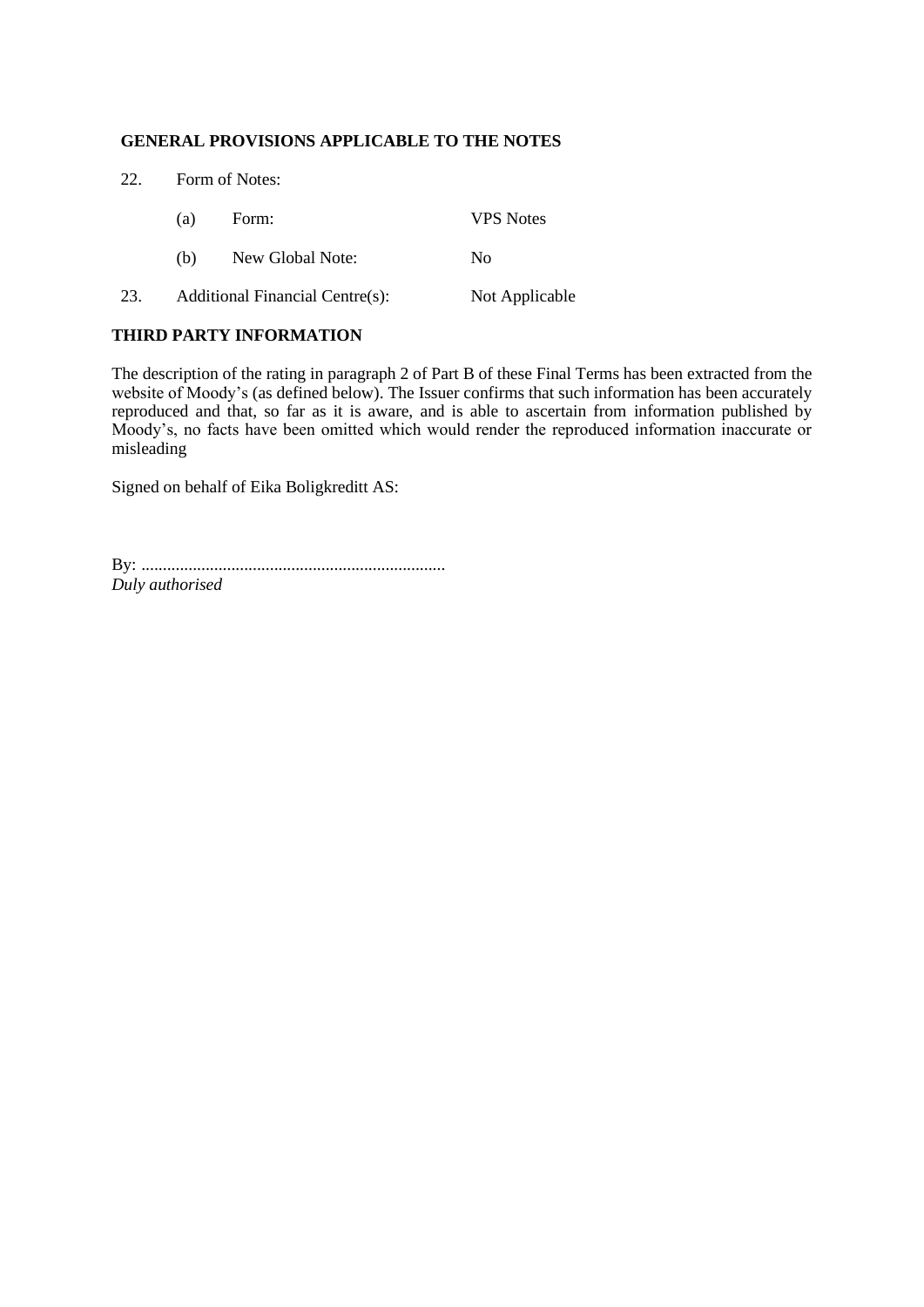#### **PART B – OTHER INFORMATION**

#### **1. LISTING**

- (a) Listing and Admission to trading: Application has been made by the Issuer (or on its behalf) for the Notes to be admitted to the Regulated Market of the Oslo Stock Exchange with effect from or about the Issue Date
- (b) Estimate of total expenses related to admission to trading: NOK 54,290

#### **2. RATINGS**

Ratings:

The Notes to be issued are expected to be rated Aaa by Moody's Investors Service Limited (**Moody's**).

Moody's is established in the United Kingdom and is registered under Regulation UK CRA Regulation. The rating issued by Moody's will be endorsed by Moody's Deutschland GmbH, which is established in the EEA and registered under the CRA Regulation.

Moody's has, in its 2 November 2021 publication "Rating Symbols and Definitions", described a credit rating of 'Aaa' in the following terms: "Aaa; Obligations rated Aaa are judged to be of the highest quality, subject to the lowest level of credit risk."

#### **3. INTERESTS OF NATURAL AND LEGAL PERSONS INVOLVED IN THE ISSUE**

Save for any fees payable to the Managers, so far as the Issuer is aware, no person involved in the issue of the Notes has an interest material to the offer. The Managers and their affiliates have engaged, and may in the future engage, in investment banking and/or commercial banking transactions with, and may perform other services for, the Issuer and its affiliates in the ordinary course of business.

#### **4. REASONS FOR THE OFFER AND ESTIMATED NET PROCEEDS**

|    | (1)  | Reasons for the offer:                        | <b>General Business Purposes</b> |  |
|----|------|-----------------------------------------------|----------------------------------|--|
|    | (11) | Estimated net proceeds:                       | NOK 5,994,000,000                |  |
| 5. |      | <b>YIELD</b> ( <i>Fixed Rate Notes only</i> ) | Not Applicable                   |  |
| 6. |      | <b>OPERATIONAL INFORMATION</b>                |                                  |  |
|    | (i)  | ISIN:                                         | NO0012475609                     |  |
|    | (11) | Common Code:                                  | 246112339                        |  |